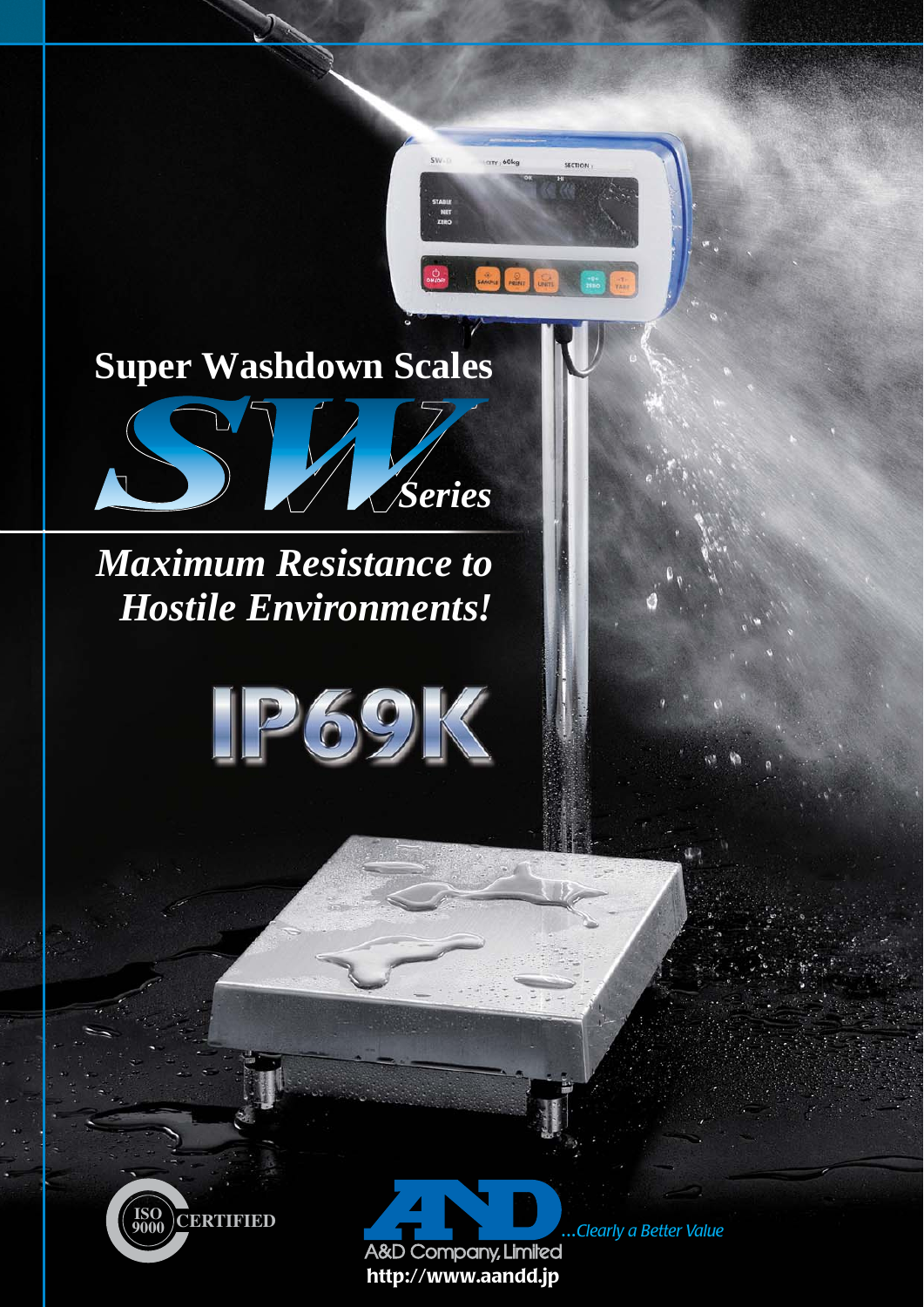# *If you take the hygiene of your If you take the hygiene of your equipment seriously… equipment seriously…*

*Maintaining hygienic facilities is imperative in the food-processing industry, and the sanitary requirements of governments and companies are becoming increasingly strict all around the world. The SW Series of IP69K-rated Super Washdown Scales is ideally constructed for heavy-duty cleaning with high-pressure (~ 10,000 kPa) and high-temperature (~ 85 ˚C) water, as well as for long-term use in harsh environments.*



*Withstands extremely damp environments*



*Load cell also protected at the IP69K level*

## *Features*

- *IP69K the highest level of dust and water-proofing*
- *Ultimate protection against the effects of condensation*
- *Streamlined construction for easy cleaning of food-processing residues*
- *Stainless steel weighing pan, frame, and load cell\**
- *Rugged and adjustable indicator bracket*
- *Capacitive keys for light touch operation*
- *Bright, multicolored LED display with 5-step comparator lamps*
- *Desktop/wall-mount stand available instead of the pole stand*
- *Optional rechargeable battery, RS-232C + comparator, and RS-422 / 485 available*

*\** **Weighing pan = SUS 304 Frame = SUS 304 Load cell = SUS 630**

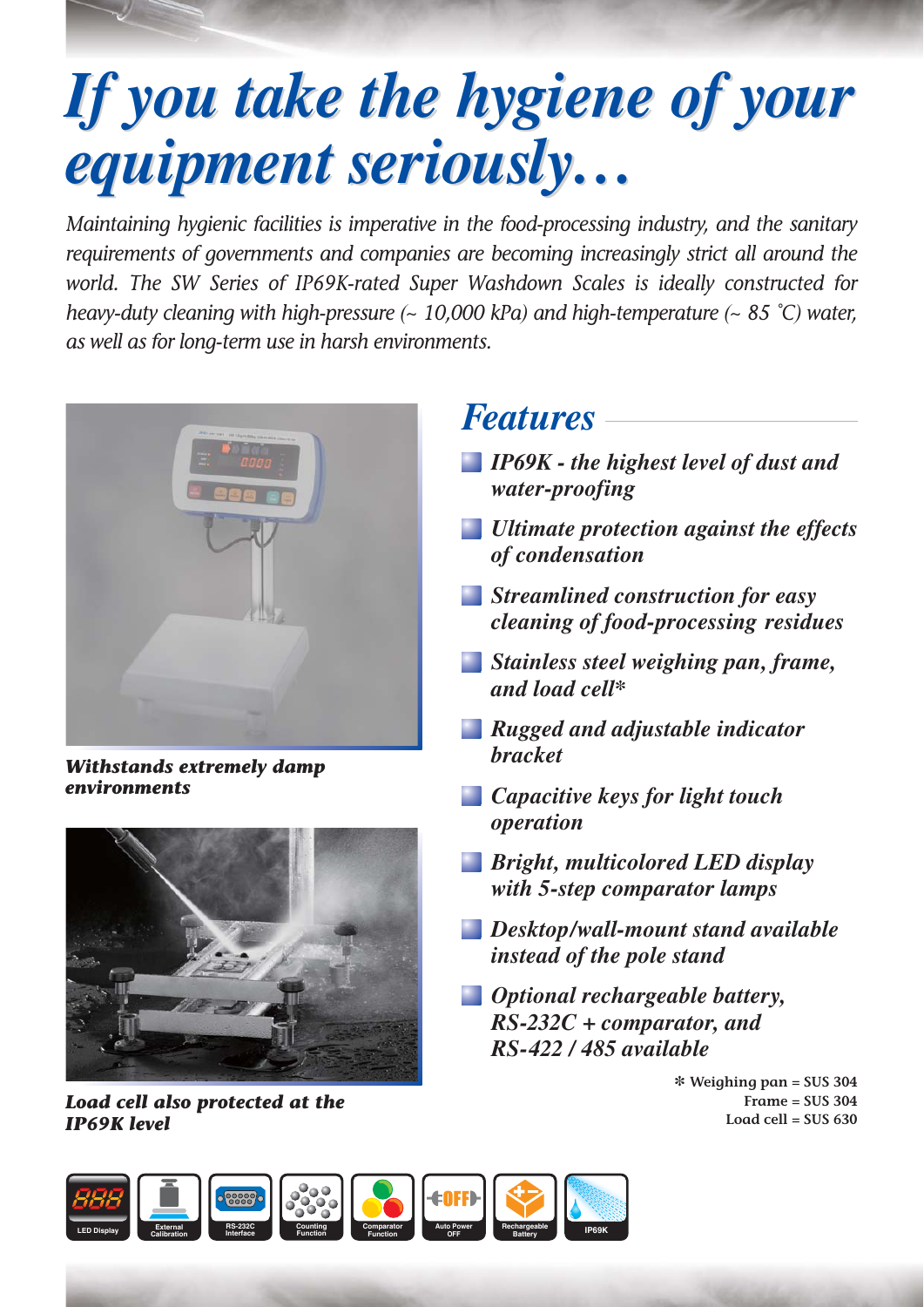

sw.p

The multicolored LED is highly visible and intuitive.



The capacitive keys prevent surface rupture from pressing with sharp objects and thereby ensure permanent waterproofing.



The desktop/wall-mount stand can be selected instead of the pole stand.



The bracket angle is adjustable to 0˚, 30˚, 60˚, and 90˚.



The pole stand can be set on the longitudinal side.



The streamlined construction is ideal for washdown applications.

*Three pan sizes* (the base units are also available separately) -